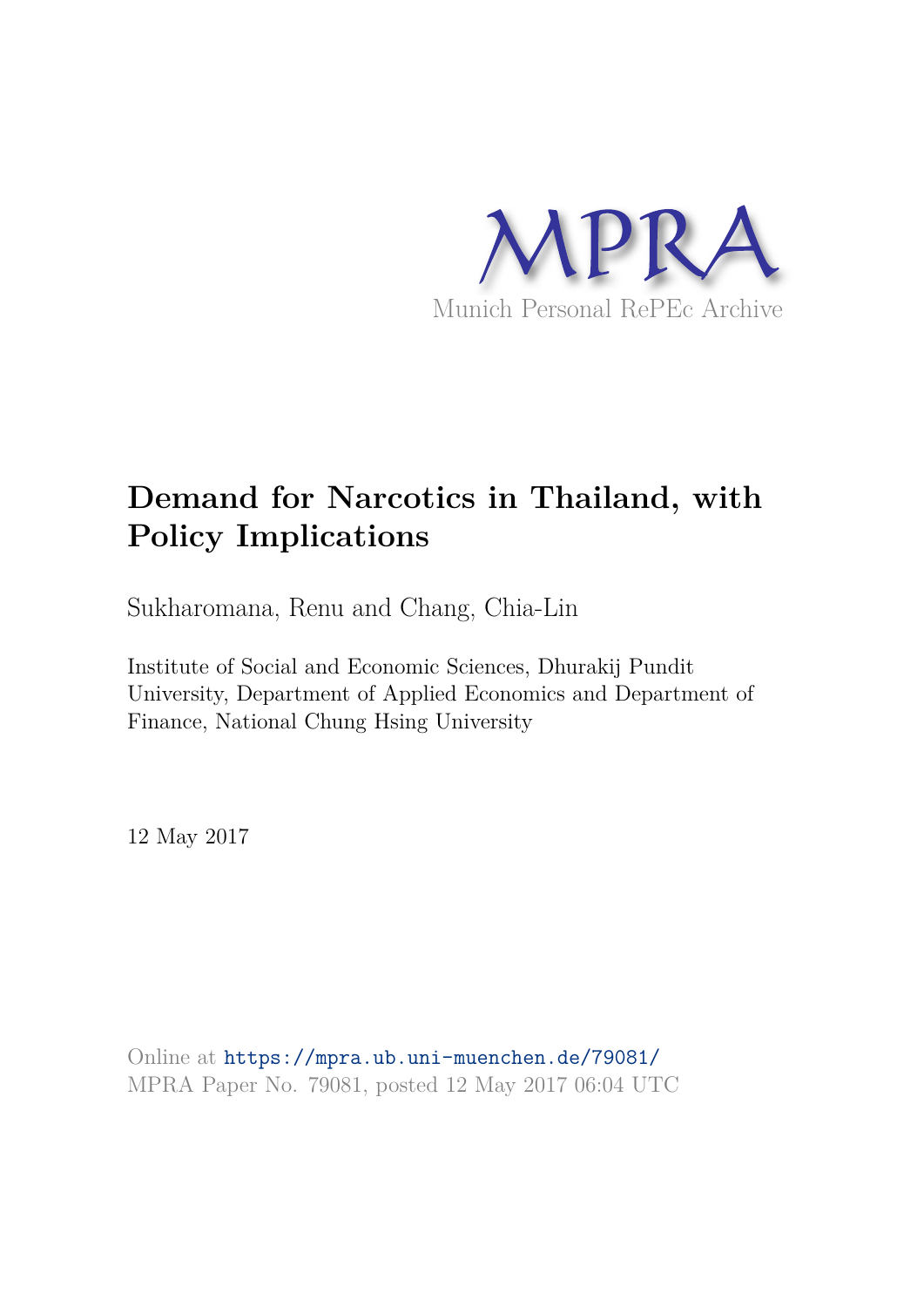## **Demand for Narcotics in Thailand, with Policy Implications\***

## **Renu Sukharomana**

Institute of Social and Economic Sciences Dhurakij Pundit University Bangkok, Thailand

## **Chia-Lin Chang**

Department of Applied Economics Department of Finance National Chung Hsing University Taichung, Taiwan

Revised: May 2017

\* The authors wish to acknowledge the helpful comments and suggestions of Michael McAleer. The second author wishes to acknowledge the financial support of the National Science Council, Ministry of Science and Technology (MOST), Taiwan. Corresponding author: Chia-Lin Chang (changchialin@nchu.edu.tw)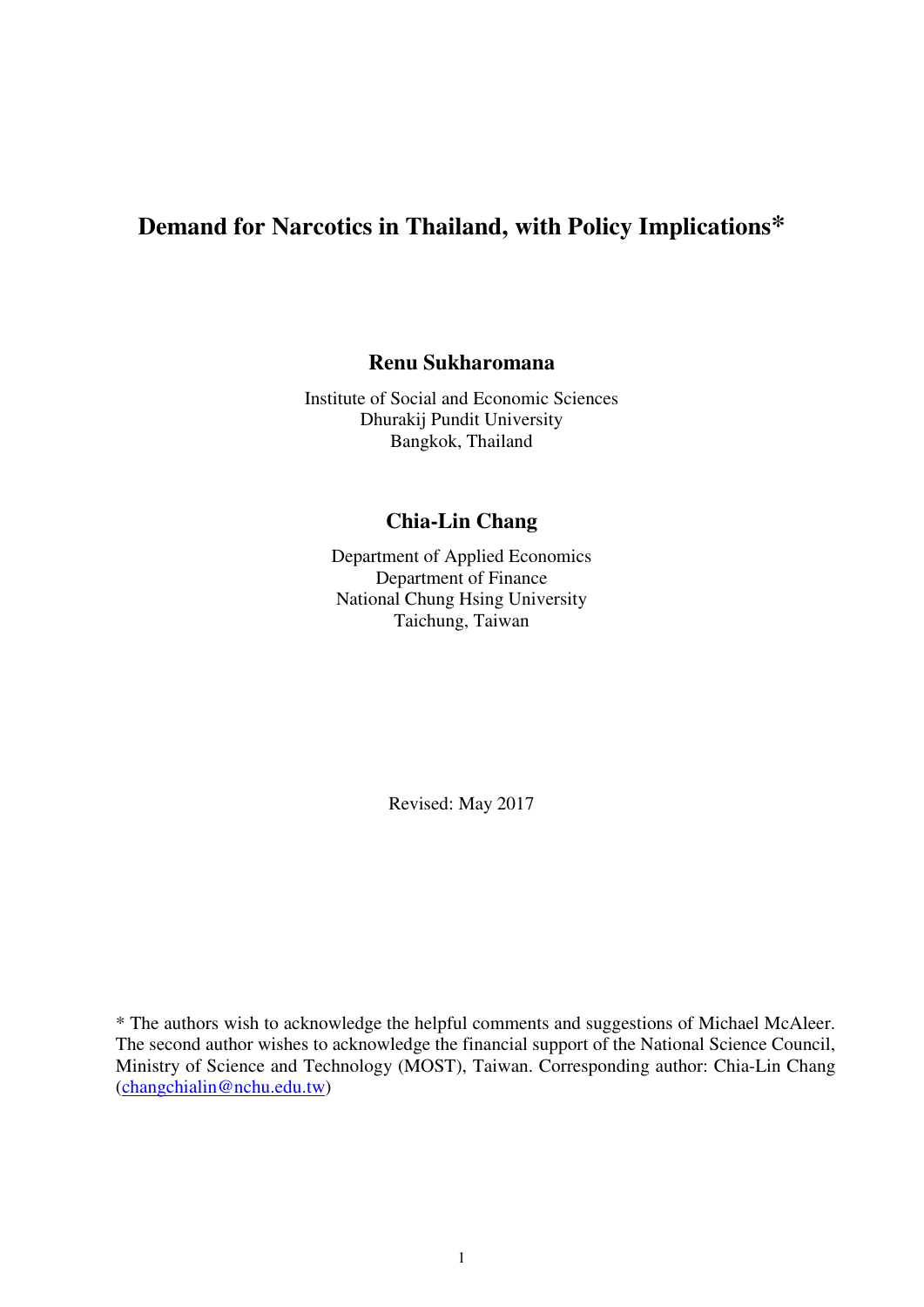## **Abstract**

The paper examines the demand for narcotic drugs, based on Becker (1968), as purported rational behavior of human beings. The results from sampling surveys in eight provinces in Thailand in 2014, representing nationwide drug users/addicts, show that the demand for narcotics (amphetamines, ice drug, and marijuana) are price inelastic (between -0.533 and -0.701), as well as normal goods. The key econometric coefficients in models A and B are 0.192 and 0.0467, respectively, and an increase in income will lead to an increase in the demand for narcotics. In addition, factors affecting the demand for narcotics are the age and age squared of the user, friendship, family member relationship, social relationship, reasons for drug use, risk behavior, and expected punishment. Public policy implications are also proposed and analysed.

**Keywords:** Price elasticity of demand, Narcotics, Amphetamines, Ice drug, Marijuana, Policy implications.

**JEL:** K42, L65, Q21.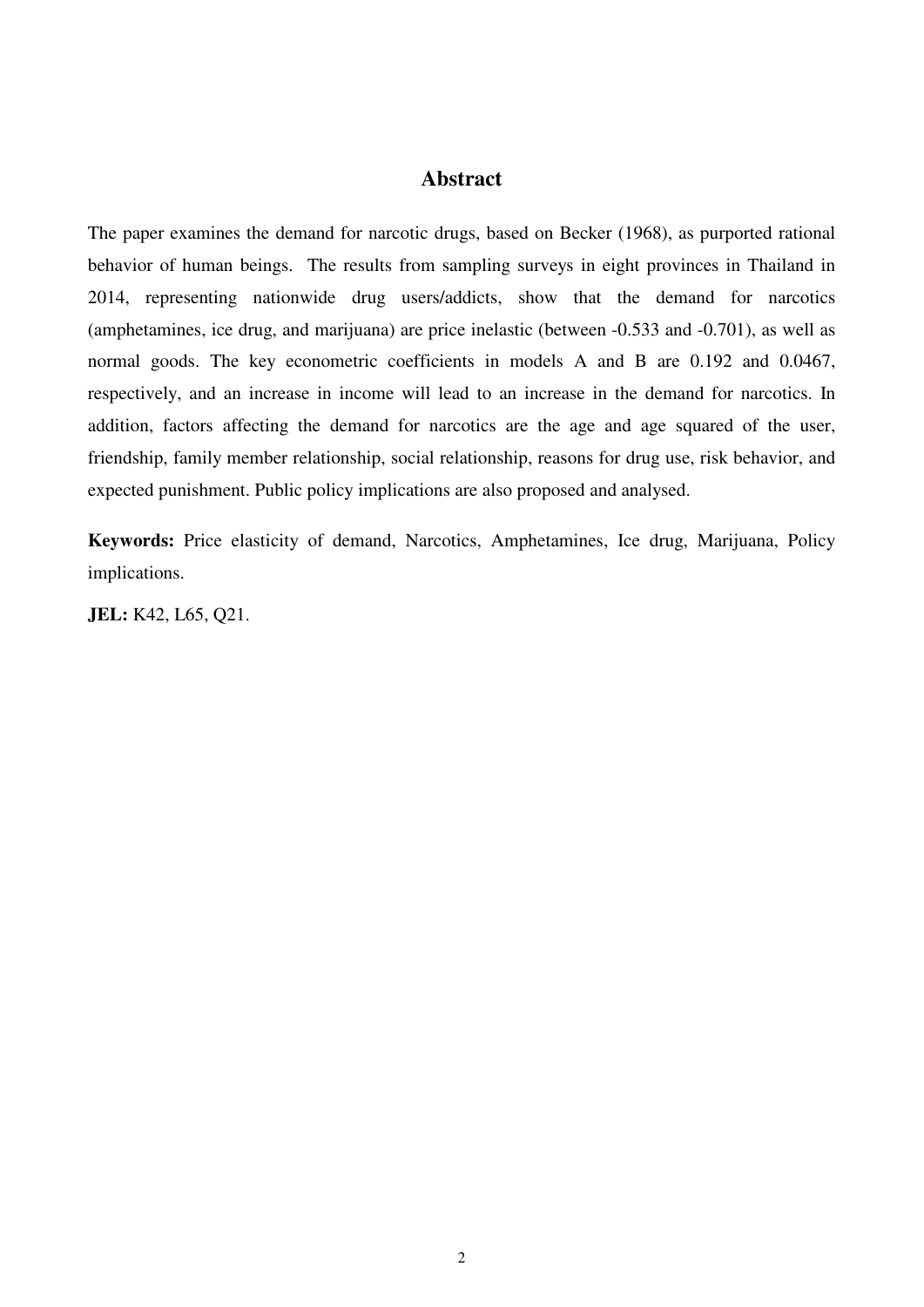## **1. Introduction**

As in many other leading countries internationally, the Thai government has announced the narcotics problem to be in a significant national issue. At present, the emphasis has been on various forms of suppression to reduce the supply of narcotics, and providing opportunities to addicts in treatment programs. With the adoption of international concepts, the Thai government has defined narcotics addicts as patients to be treated by emphasizing the believe that, without addicts, there would be no dealers/traders. In short, a reduction in the number of addicts is better than a suppression of drugs (Secretariat of the House of Senate,  $(2015.$ 

Economists generally agree that the narcotics market is a special type of black market, but estimating the demand for and the supply of goods in the black market can be singularly difficult (see Becker, 1981). Among the reasons for the difficulty in specifiying supply and demand models is the fact that narcotics lead to dependence or addiction, which makes rational choices based on prices and income, among other factors, seriously problematic.

This paper conducts initial research applying economic concepts in Thailand to analyse the behavior of narcotic traders and addicts, with the intention of providing policy implication and recommendations. The results are given in the paper, which estimates the appropriate elesticities using survey data and a model of demand for narcotics (hereafter called "drugs"). The empirical results are taken from Sukharomana et al. (2015).

The remainder of the paper is organised as follows. A literature review is given in Section 2. Data collection and a sample survey are presented in Section 3. The results and analysis are conducted in Section 4. Concluding remarks and policy implications are presented in Section 5.

## **2. Literature Review**

There are three possible factors determining crimes committed including narcotic drug crimes/users/ addicts, namely: (1) Psychological factors; (2) Physiological and biological factors; and (3) Socio-economic and cultural factors.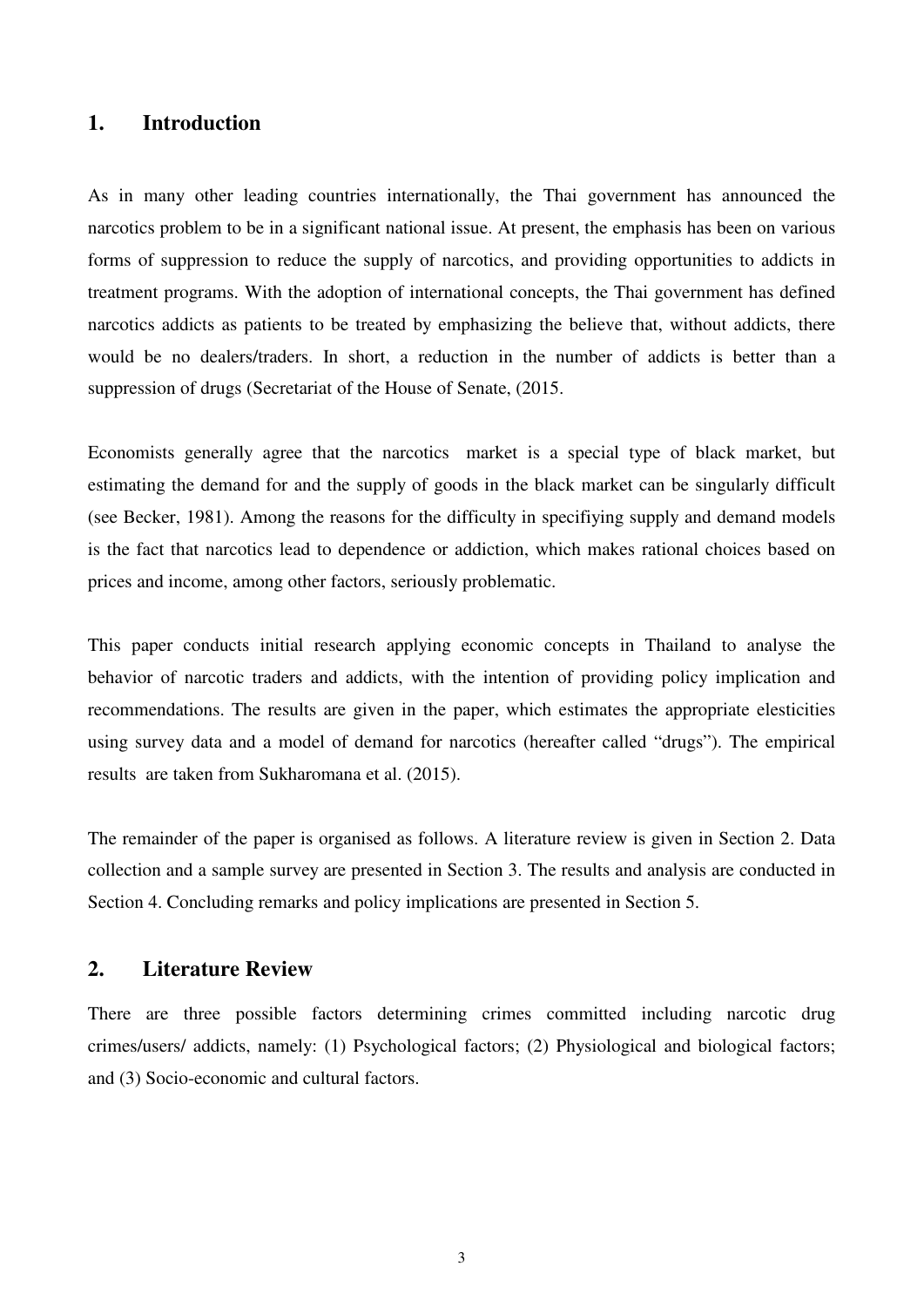Diagram 1 summarizes these factors to aid in understanding drug behavior. Rational addiction theory, as developed in Becker and Murphy (1988), explains the major factors that determine the decision making of drug users and drug addicts, which is essentially based on rational utility maximization. Violence in the black market of narcotic drugs in the USA has occurred since the Harrison Narcotic Act of 1914 (Trebach, 1982; Friedman, 1991).

## **3. Data Collection and Sample Survey**

The data collection and analysis uses a mixed method, which allows double checking for reliability by using not only well-prepared questionnaires, but also using in-depth interviews. Both research tools have been certified by the Mahidol University Institute of Review Board (IRB), Thailand. The survey teams were comprised of 22 students who are in the Nursing Program of the School of Medicine under the supervision of staff for in-depth interviews and questionnaire surveys in eight provinces, representing the nation from June to August, 2014.

There were a total of 2,433 observations (Table 1), which cover two groups: (i) 1,347 samples  $(n_1)$ of **drug addicts** in eight large provinces, namely Chiangmai, Nakornrachsima, Chonburi, Bangkok, Songkhla, Naratiwat, Pattani, and Yala; (ii) 1,086 samples (n<sub>2</sub>) of **pedestrians**, namely individuals who are randomly sampled, who were interviewed in public spaces (such as streets, markets, and public parks). Respondents in both groups were selected using the same snow-ball technique in the risk areas in eight provinces.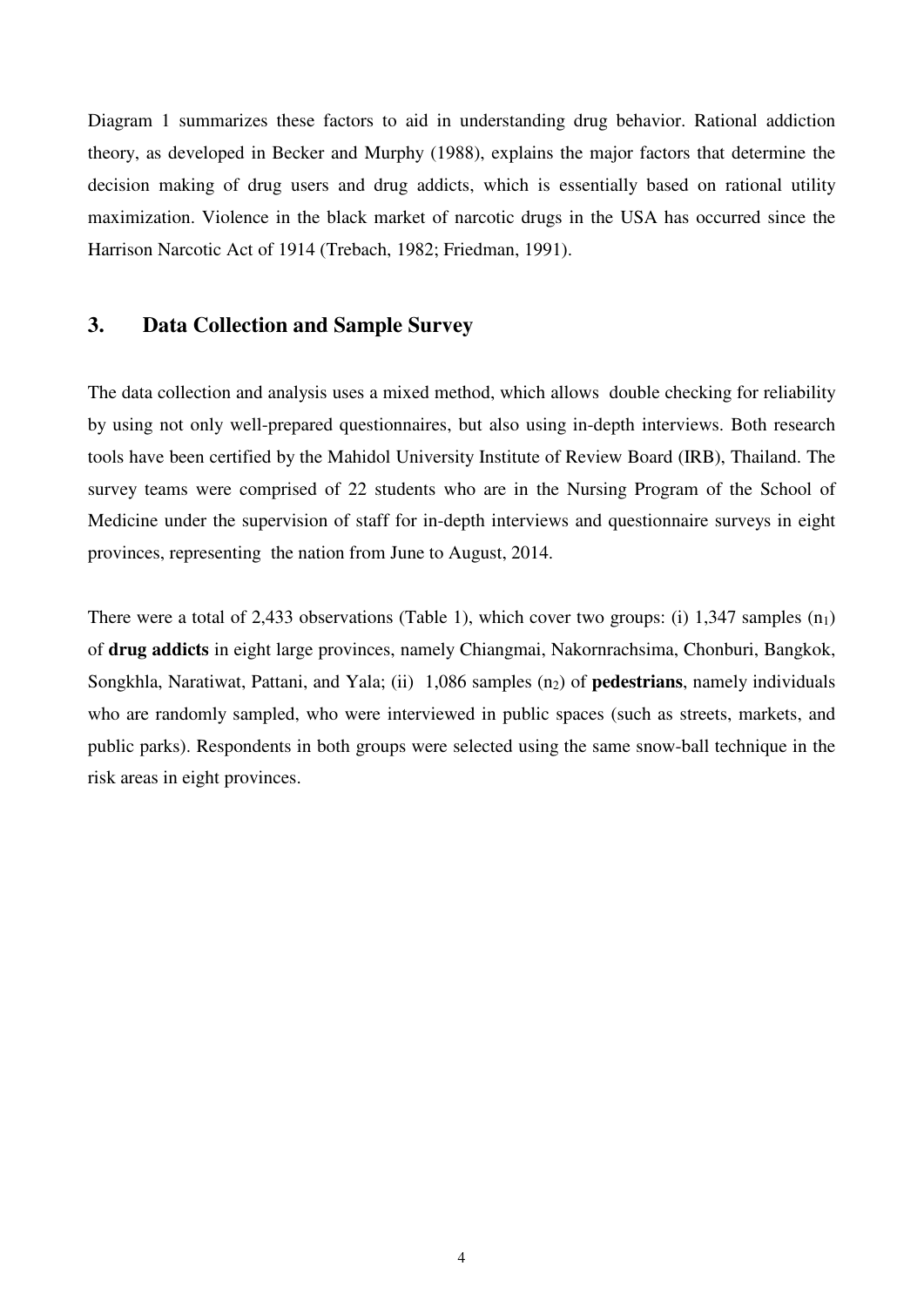

**Diagram 1. Factors determining drug crimes/users/addicts**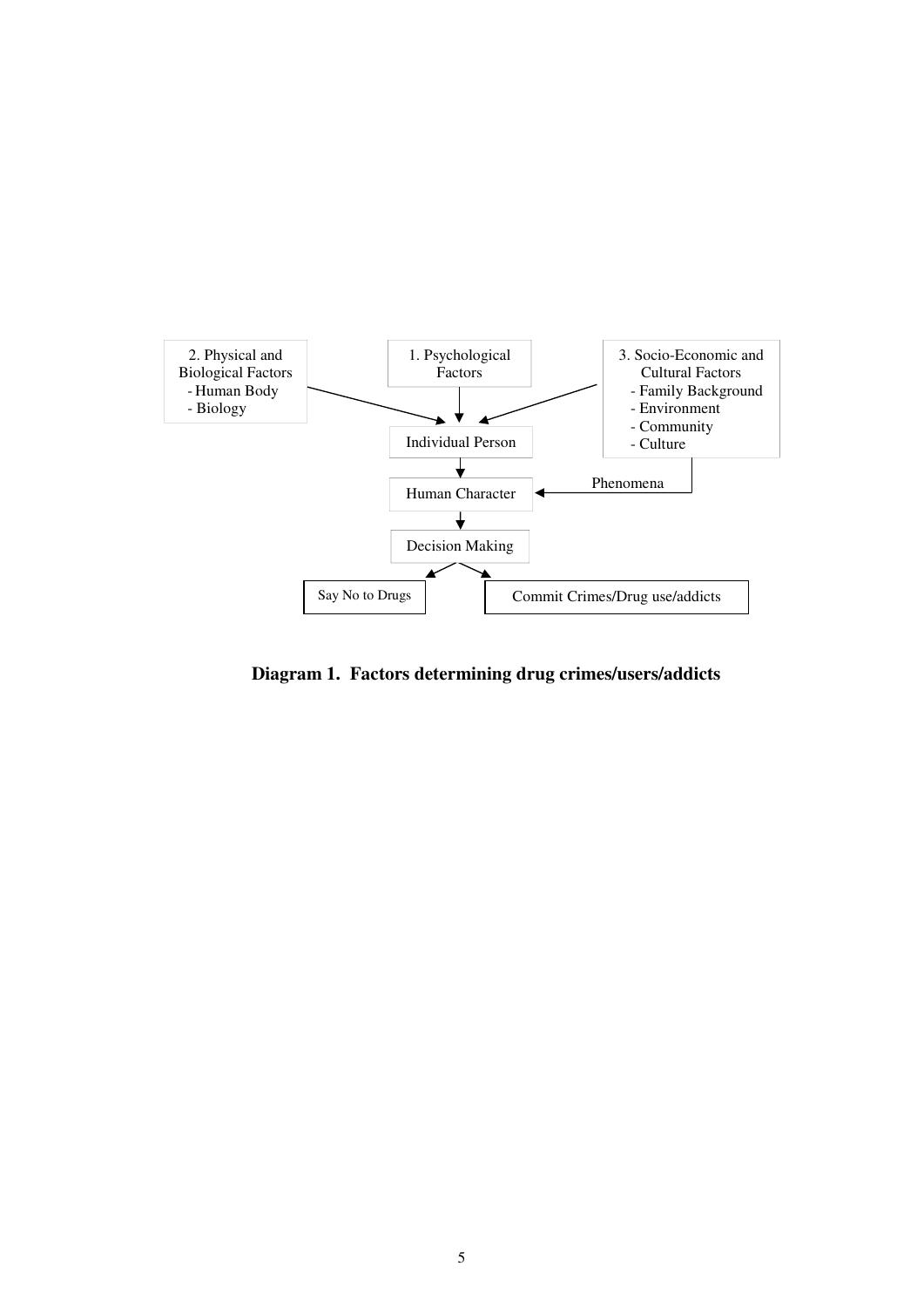## **Table 1**

|                  | Samples from Survey |             |       |  |
|------------------|---------------------|-------------|-------|--|
| Province         | Drug Users/         | Pedestrians | Total |  |
|                  | DrugAddicts         |             |       |  |
| 1.Chiangmai      | 184                 | 121         | 305   |  |
| 2.Nakornrachsima | 195                 | 197         | 392   |  |
| 3.Chonburi       | 287                 | 103         | 390   |  |
| 4.Bangkok        | 410                 | 428         | 838   |  |
| 5.Songkhla       | 173                 | 100         | 273   |  |
| 6.Naratiwat      | 33                  | 53          | 86    |  |
| 7. Pattani       | 33                  | 46          | 79    |  |
| 8.Yala           | 32                  | 38          | 70    |  |
| Total            | 1,347               | 1,086       | 2,433 |  |

 **Source**: Sukharomana et al. (2015).

**Note**: Drug addicts, as the target group, are in both the special treatment program under the Department of Juvenile Observation and Probation, and the program under the House of Detention and Training Center for Children and Youth.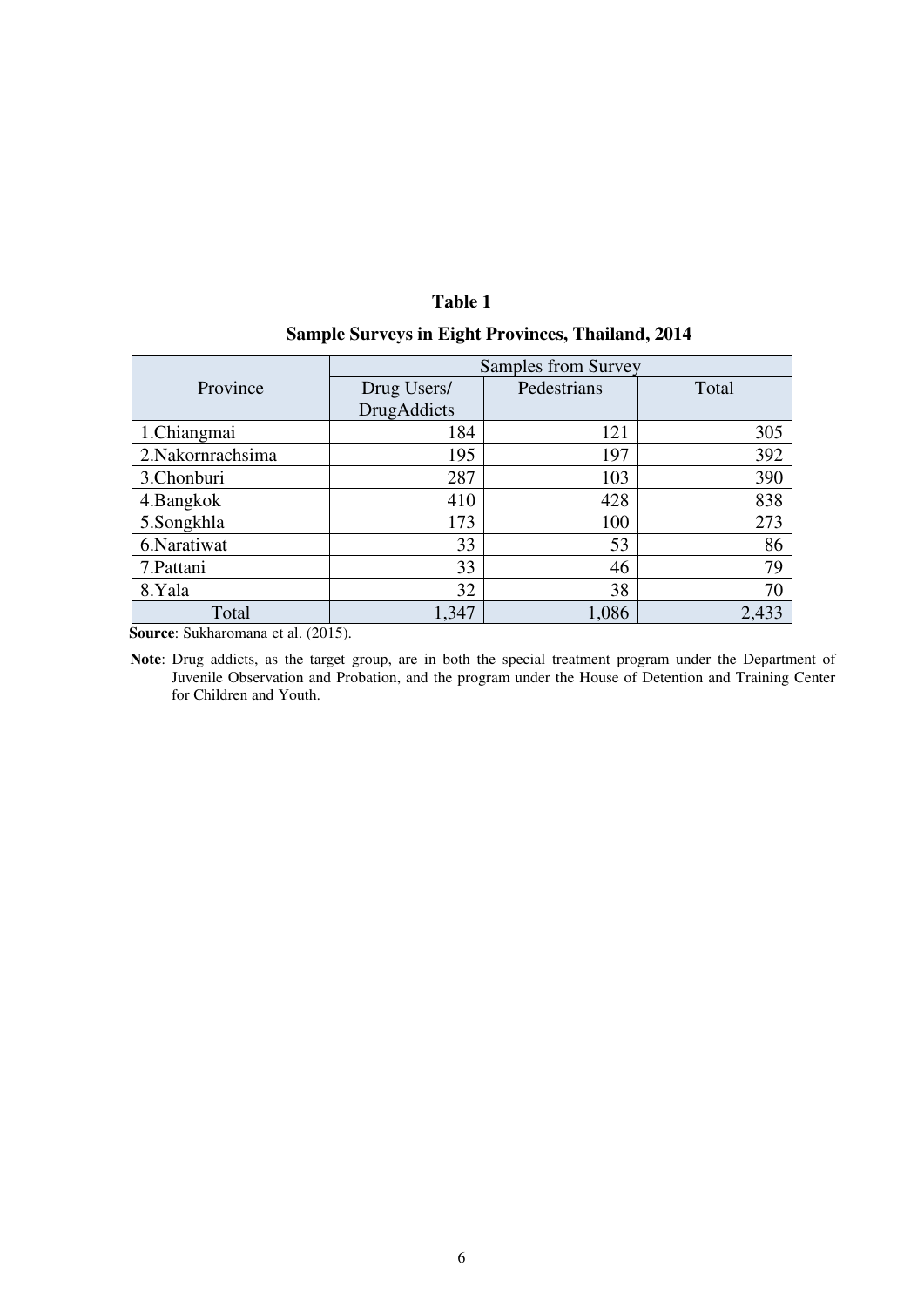### **4. Results and Analysis**

**4.1 Types of Narcotic Drugs**: The three types of drugs that are the most popular in Thaland among drug users/addicts are Amphetamines, Ice Drugs, and Marijuana. The main reason why respondents in this paper become drug addicts are as follows: 45.3% intend to try it for the first time, 40.5% say friends convinced them to join their gang, and 3.1% see nearby people use drugs, which makes them want to experiment.

The price of Amphetamines varies in different places, according to transportation costs, and access ability to drug dealer/delivery. The distance from the drug agency and/or place of drug production seem to be major factors that determine the market price. Chiangmai has probably the lowest price, as compared with other regions, (see Table 2). The average number of Amphetamines used per day is 7 tablets, whereas Ice Drugs and Marijuana are used in one gram and one set per day, respectively.

The average expenses of each type of drugs are shown in the last row in Table 2, which gives some idea of the expenses for drug users/addicts, with Marijuana having the smallest cost, as compared with 1.5 times higher for Amphetamines, and 2.5 times higher for Ice drugs.

#### **4.2 Demand for Narcotic Drugs**

**4.2.1 Former Drug Users/ Drug Addicts, (n<sub>1</sub>=1347; Model A): Demand for narcotics** (Amphetamines) has a small response to price (between -0.533 and -0.701). Narcotics (Amphetamines) are a normal good, so that addicts consume more as their incomes rise. Legal punishment is not a major factor to describe the behavior of drug users or the quantity of drug use. However, social sanctions or impacts on people around them are factors that significantly decrease the number of drug users. A good relationship with the family is more likely to significantly reduce drug addiction. The degree of risk aversion of the individual also determines the behavior of drug users such that, the lower is the degree of risk aversion, the higher is the chance of drug use. Drug addicts with a lower degree of risk aversion would be significant in drug trafficking.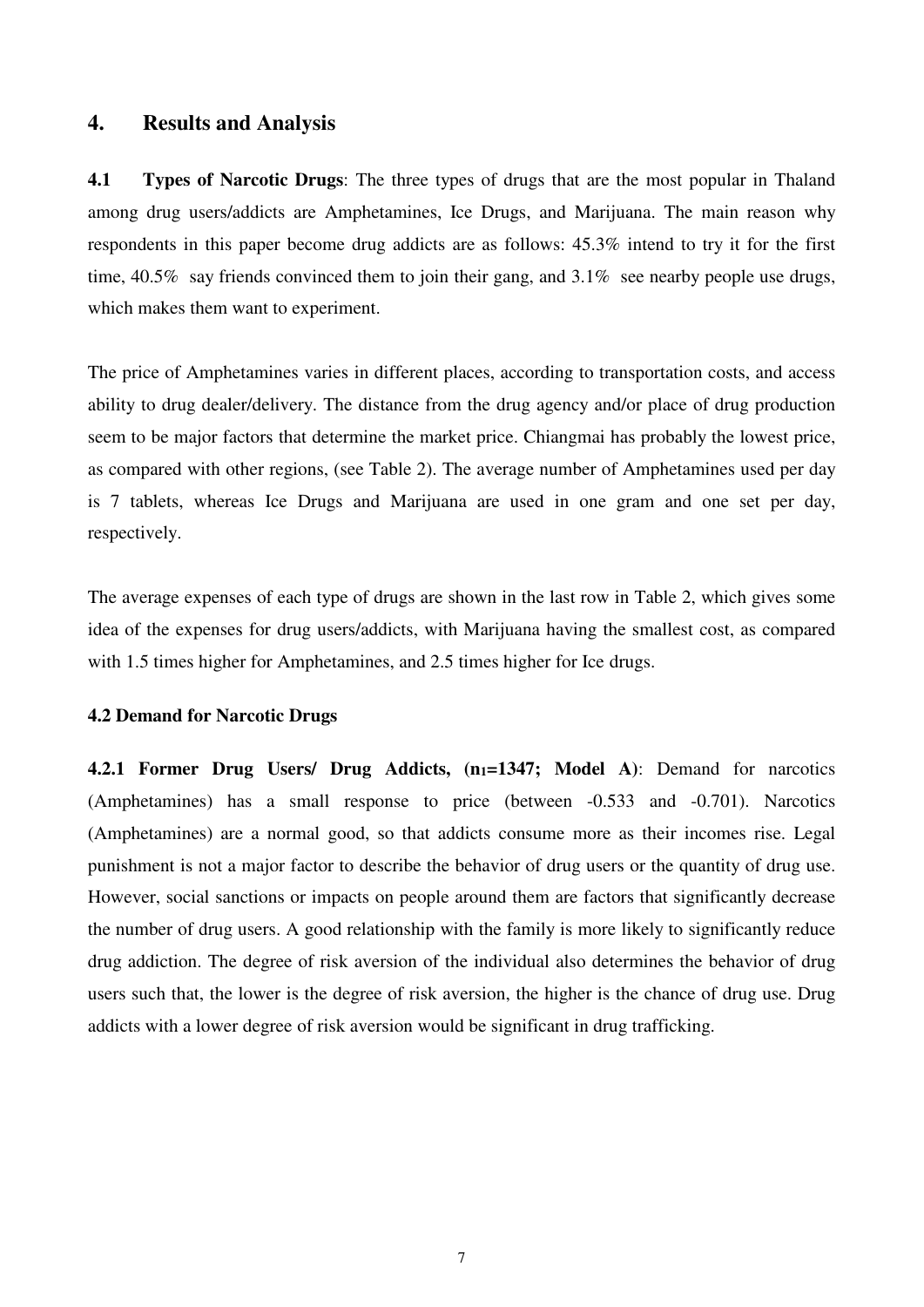#### **Table 2**

| Regions, Places and Prices of Amphetamine, Ice Drug and Marijuana |  |  |  |
|-------------------------------------------------------------------|--|--|--|
|-------------------------------------------------------------------|--|--|--|

| Region : Province             | Amphetamine<br>us\$ / tablet | Ice Drug<br>$\text{us}\$ / $\text{g}^*$ | Marijuana<br>$\text{us}\$ / set |  |
|-------------------------------|------------------------------|-----------------------------------------|---------------------------------|--|
| North: Chiangmai              | 3.0                          | 33.41                                   | 5.0                             |  |
| Northeastern : Nakormrachsima | 6.05                         | 35.64                                   | 8.14                            |  |
| Central: Bangkok              | 3.70                         | 49.42                                   | 1.27                            |  |
| East: Cholburi                | 3.50                         | 41.62                                   | 1.65                            |  |
| South: Songkhla               | 5.22                         | 52.57                                   | 2.95                            |  |
| Average price per unit        | 4.16                         | 47.02                                   | 1.64                            |  |
| Average amount used per day   | 7 tablets**                  | 1g                                      | 1 set                           |  |
| Average expense per day       | $3.0 - 6.05$                 | $33.41 - 52.57$                         | 20.43                           |  |

Note: \* one g weighs approximately between 0.8 and 1 gram, depending on the drug dealer's package for retail sales.

\*\* The average number used per day for amphetamines is 7 tablets, whereas ice and marijuana are one gram and one set per day, respectively.

The exchange rate is 37 baht = 1 US\$ in 2014 surveyed.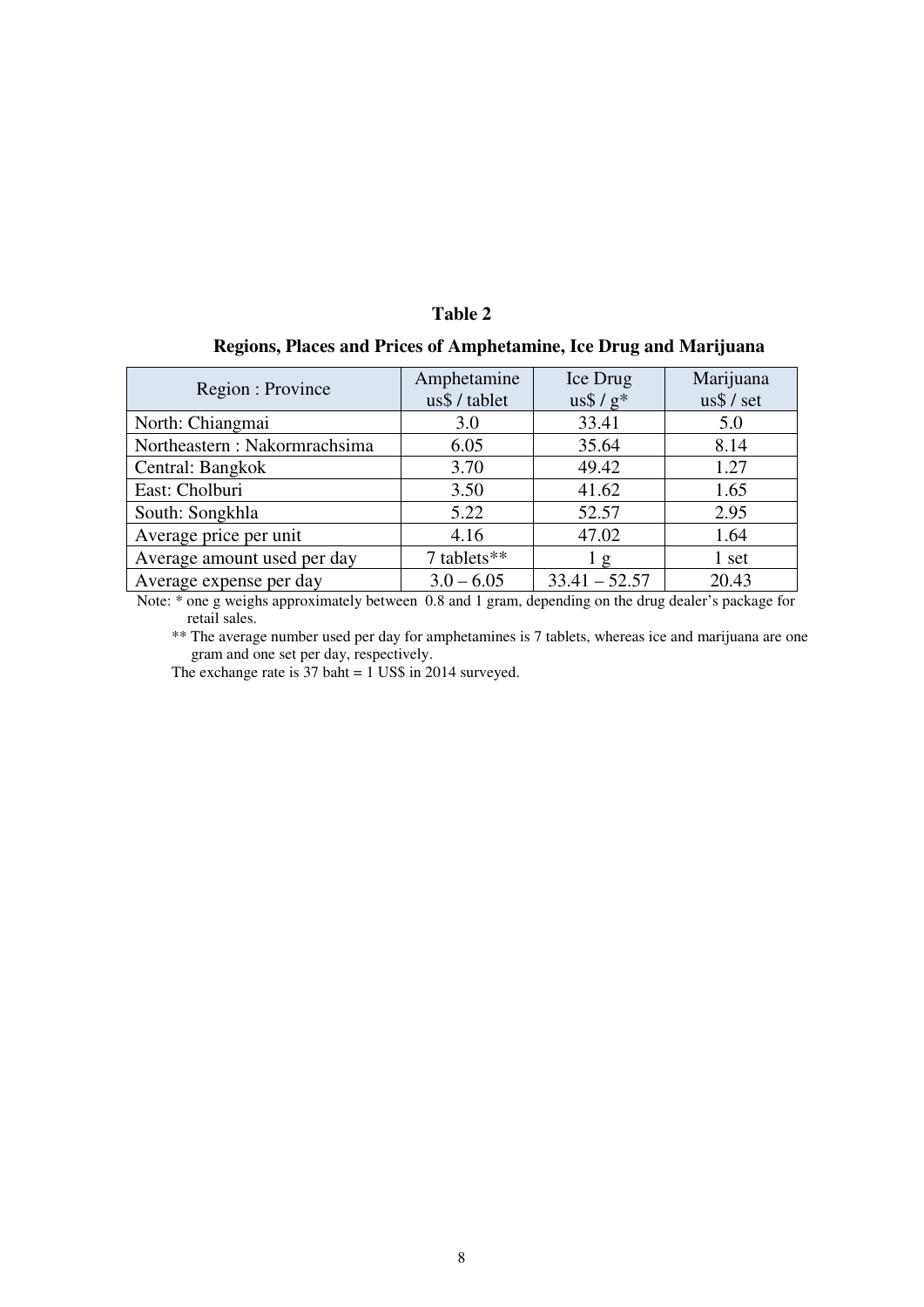**4.2.2 Pedestrians, (n<sup>2</sup> = 1086; Model B)**: The main objective of the paper is to calculate the price elasticity of demand, which requires a large sample survey. The research team was suggested by the expert committee from the Thailand Research Fund to use the catchment area of the School of Medicine, located for students in the Nursing Program. The respondents in the paper were located in Chiangmai, Chonburi, Songkhla and Bangkok. This paper finds that, in a sample of 1,086, 14% are drug dealers/drug delivery, 45% are drug users/addicts, while the rest (41%) were not associated with any kind of drug.

Males are significantly more likely to be drug dealers, or delivery to females. Age and education are statistically significantly factors determining drug user/addicts (group A), but not for Pedestrians (group B). This might be because the respondents in group B are sampled from predestrians who are interviewed in public places. Some respondents might not reveal their full information as they do not trust the interviewer, as shown in Table 3.

#### **4.3 Price Elasticity of Demand: How does behavior change when prices change?**

#### **4.3.1 Scenario I: If price increases by 100% for Amphetamines**

The 455 respondents addicted to Amphetamines is the majority group in the sample. From their point of view, Amphetamines and Ice Drugs are a necessary good. It is hypothesised that they will not switch to other narcotic drugs because drugs impact on their health, nerves and the psyche. In addition, one study shows that drug addicts typically stick to their tastes.

When the price of Amphetamines increases, for example, by 100% of the previous price, we find that 59.2% of respondents do not change their behavior (which means they use the same amounts), whereas 35.2% of respondents use a smaller amount of drugs because they do not accept the higher prices. The figure of 59.2% is interesting as the results indicate price-inelasticity of demand. This message is very important for public policy makers.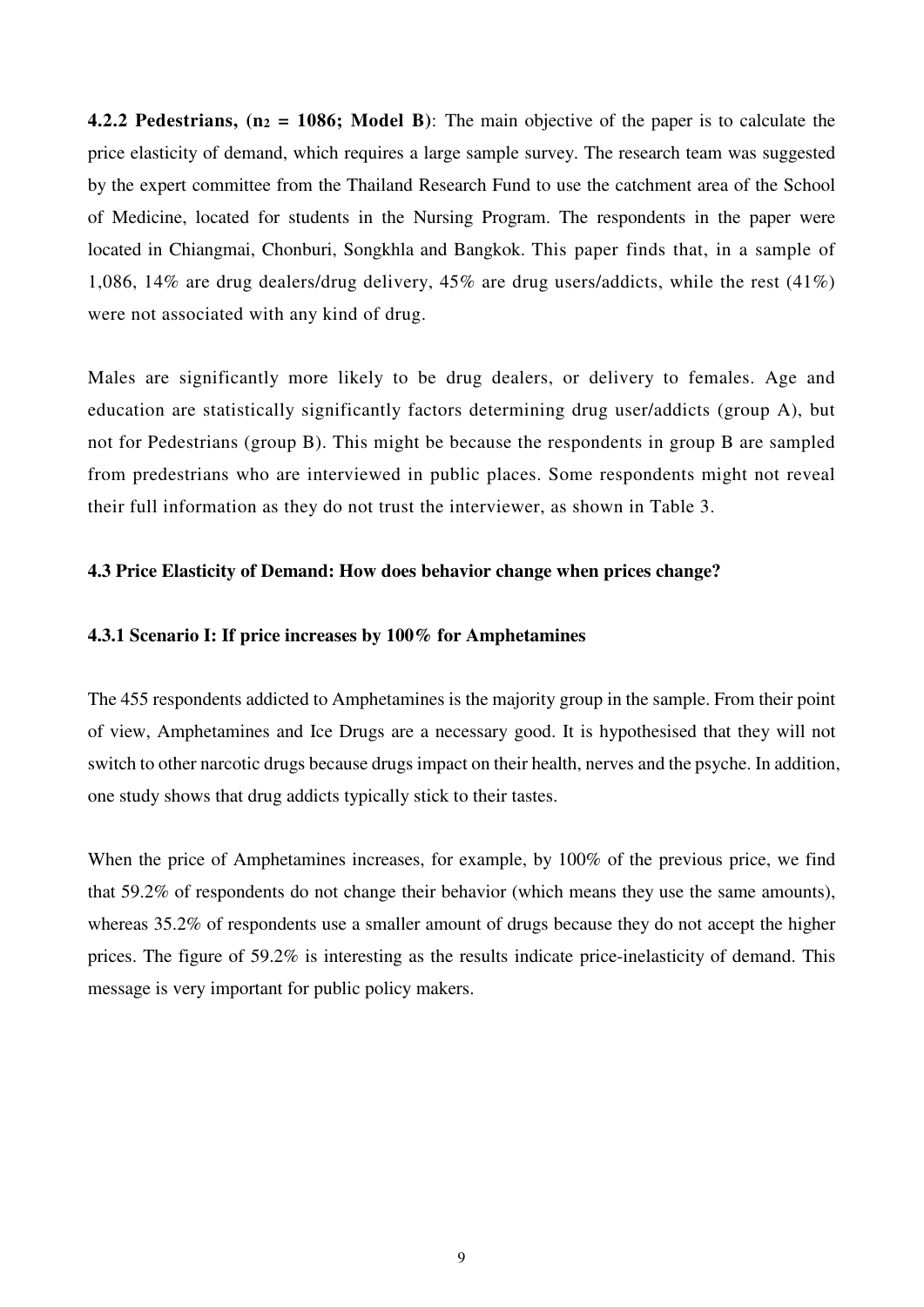#### **Table 3**

|                                         | Model A      | Model B        |  |  |
|-----------------------------------------|--------------|----------------|--|--|
| Variable                                | Coefficient  | Coefficient    |  |  |
|                                         | (S.E.)       | (S.E.)         |  |  |
| ln (price)                              | $-0.533***$  | $-0.701**$     |  |  |
|                                         | (0.0471)     | (0.3216)       |  |  |
| In (income)                             | $0.192**$    | $0.0467*$      |  |  |
|                                         | (0.0754)     | (0.0281)       |  |  |
| Economic status                         | $-0.169**$   |                |  |  |
|                                         | (0.0851)     |                |  |  |
| Age                                     | $-0.0646***$ | 0.00241        |  |  |
|                                         | (0.0177)     | (0.00697)      |  |  |
| Age squares                             | $0.000770**$ | $-5.14e-06$    |  |  |
|                                         | (0.000313)   | $(9.3e-05)$    |  |  |
| Marital Status (0=Singble)              | 0.0892       | $0.0731*$      |  |  |
|                                         | (0.0681)     | (0.0416)       |  |  |
| <b>Employment Status</b>                | 0.0470       | $-0.0787$      |  |  |
|                                         | (0.0580)     | (0.0497)       |  |  |
| Family Relation                         | 0.00203      |                |  |  |
|                                         | (0.0249)     |                |  |  |
| Friendship                              | $-0.0215$    |                |  |  |
|                                         | (0.0273)     |                |  |  |
| <b>Social Relation</b>                  | $-0.00400$   |                |  |  |
|                                         | (0.0216)     |                |  |  |
| <b>Expected Punishment</b>              | 7.93e-07     | $-1.78e-06***$ |  |  |
|                                         | $(8.83e-06)$ | $(6.84e-07)$   |  |  |
| Age at First Use of Drug                | $-0.0124*$   |                |  |  |
|                                         | (0.00672)    |                |  |  |
| Education Background (0=No Edu)         | 0.266        | $0.227***$     |  |  |
|                                         | (0.229)      | (0.0433)       |  |  |
| Reason of Drug Use (0=Intend to try)    |              |                |  |  |
| 1. Accecpted by Friend                  | $-0.435*$    |                |  |  |
|                                         | (0.258)      |                |  |  |
| 2. Imitate People Nearby                | $-0.297*$    |                |  |  |
|                                         | (0.156)      |                |  |  |
| Risk Behavior (0=low risk)              |              |                |  |  |
|                                         | 0.132        | $0.0747*$      |  |  |
| 1.Gambling                              | (0.0873)     | (0.0453)       |  |  |
| 2. Against the Traffic Light            | $0.133*$     | 0.0663         |  |  |
|                                         | (0.0686)     | (0.0447)       |  |  |
| 3. Fast Driver                          | $0.145**$    |                |  |  |
|                                         |              | $0.0839**$     |  |  |
|                                         | (0.0626)     | (0.0385)       |  |  |
| 4.Extreme Activities                    | 0.00242      | 0.0672         |  |  |
|                                         | (0.102)      | (0.0798)       |  |  |
| Having Sex with Stranger without Condom | 0.0202       | $0.147*$       |  |  |
|                                         | (0.117)      | (0.0844)       |  |  |
| Constant                                | 4.196***     | $3.245**$      |  |  |
|                                         | (0.446)      | (1.538)        |  |  |
| Samples                                 | 1,008        | 1,066          |  |  |
| $\overline{\mathrm{R}^2}$               | 0.276        | 0.2237         |  |  |

## **Estimated Coefficients of Drug Users (Model A) and Pedestrians (Model B)**

**Source**: Sukharomna et al. (2015), Tables 7 and 9, pp. 66 -69 and 73-76, respectively. **Note**: Figures in parentheses indicate standard errors.

\*\*\* denotes 99%, \*\* 95%, \* 90% confidence intervals, respectively.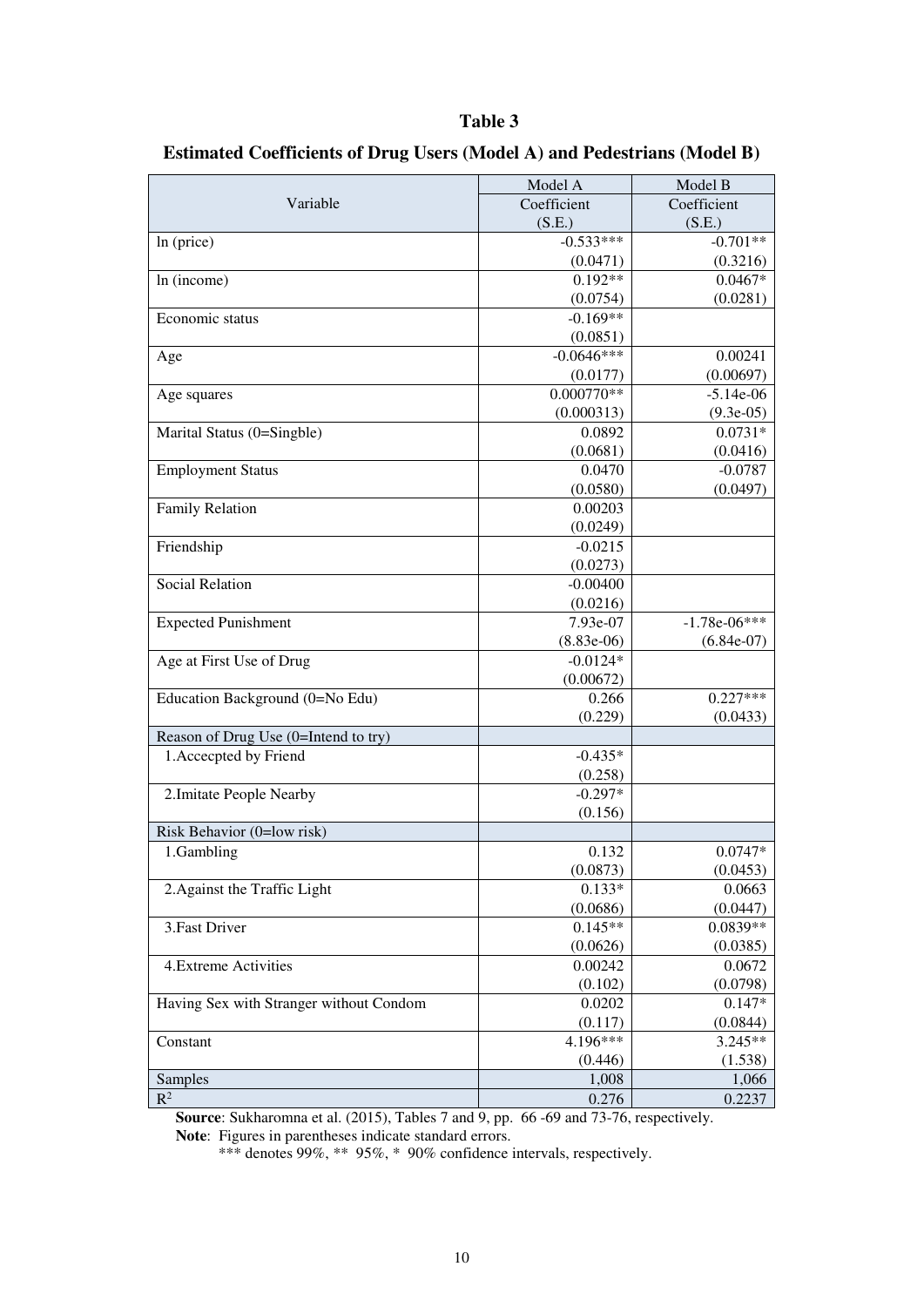|                                                       | Table 4 |  |
|-------------------------------------------------------|---------|--|
| Price Increases by 100% Versus Price Decreases by 50% |         |  |

| Type of drug | Scenario I<br>Price increases by 100% |            |        | Scenario II<br>Price decreases by 50% |         |      |                |      |
|--------------|---------------------------------------|------------|--------|---------------------------------------|---------|------|----------------|------|
|              | n                                     | <b>Not</b> | No     | Buy                                   | n       | Buy  | N <sub>o</sub> | Buy  |
|              | samples                               | $buy*$     | change | less                                  | samples | more | change         | less |
|              |                                       | $\%$       | $\%$   | $\%$                                  |         | $\%$ | $\%$           | $\%$ |
| Amphetamine  | 455                                   | 50.5       | 9.2    | 35.2                                  | 415     | 38.6 | 50.1           | 8.4  |
| Ice drug     | 121                                   | 41.3       | n.a.   | 52.1                                  | 121     | 29.8 | 54.5           | 7.4  |
| Marijuana    | 73                                    | 24.7       | 20.4   | 16.4                                  | 73      | 34.8 | 52.2           | 8.7  |

**Source**: Sukharomna et al. (2015), pp. 44 and 45.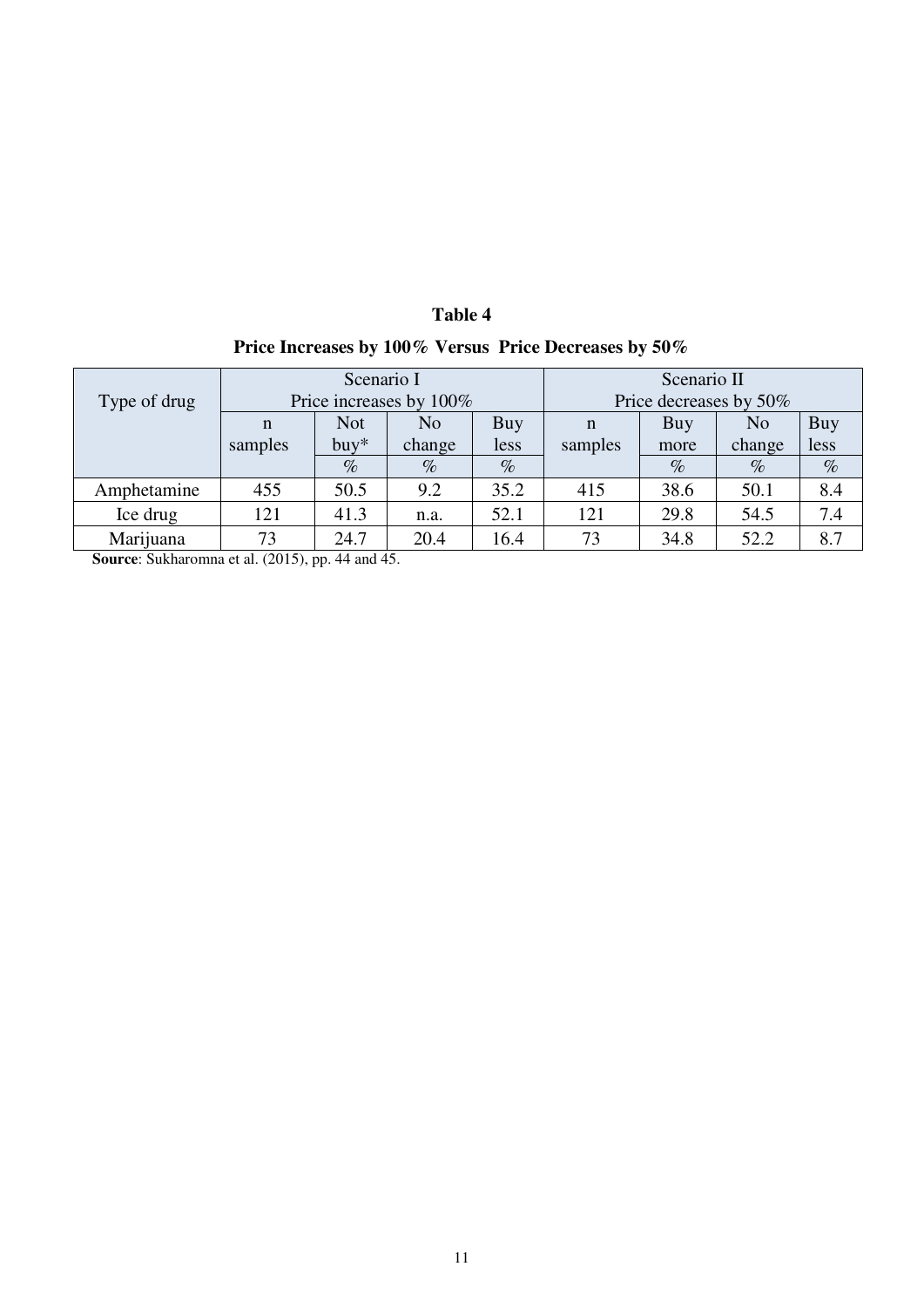#### **4.3.2 Scenario I: If price increases by 100% for Ice Drug**

The 121 respondents have similar behavior to Ice Drug addicts, that is, 53.7% of respondents do not change their behavior as they are addicts. They still use the same amount of drugs when the price increases. Some respondents stated that they cannot reduce the amounts of drugs when the price rises. They will become sick and experience serious nervious symtoms, as it impacts on their neurological system and causes serious side effects. This group is sometimes called hard users. However, about 39.7% of respondents will use a smaller amount, and substitute it with other types of drugs. This group might be referred to as light users.

#### **4.3.3 Scenario I: If price increases by 100% for Marijuana**

The price of majurina is relatively cheaper than the other two kinds of narcotics, Amphetamines and Ice Drugs. No matter how price changes, their behavior is still that of a normal good. Overall, the behavior of these types of narcotic drug users are confirmed as normal and necessary goods.

#### **4.4 Scenario II: If price decreases by 50%**

We hypothesize that drug users/addicts are rational (althouigh some caveats were presented in the Introduction). Therefore, as the price falls, drug users/addicts should use more drugs to gain higher utility levels if narcotic drugs are normal goods. The results are shown in Table 4. Respondents from the survey are persons with rational behavior because, as price decreases by 50%, they buy more of all three types of drugs. For example, if we consider Amphetamines, about 38.6% buy more Amphetamines, while only 8.4% buy less.

However, it should be noted that respondents do not change the amounts used of all types of drugs because, as they are already addicted to a specific type of drugs, they have their own range of drug use. No matter how the price decreases, the amount of drug use will not change, or will change very little. Alternatively, drug addicts might buy another type of drug, as shown in the first scenario, which is in the column of "not buy". This group displays price inelasticity with respect to demand. For the group that buys more when the price decreases, they display priceelasticity with respect to demand.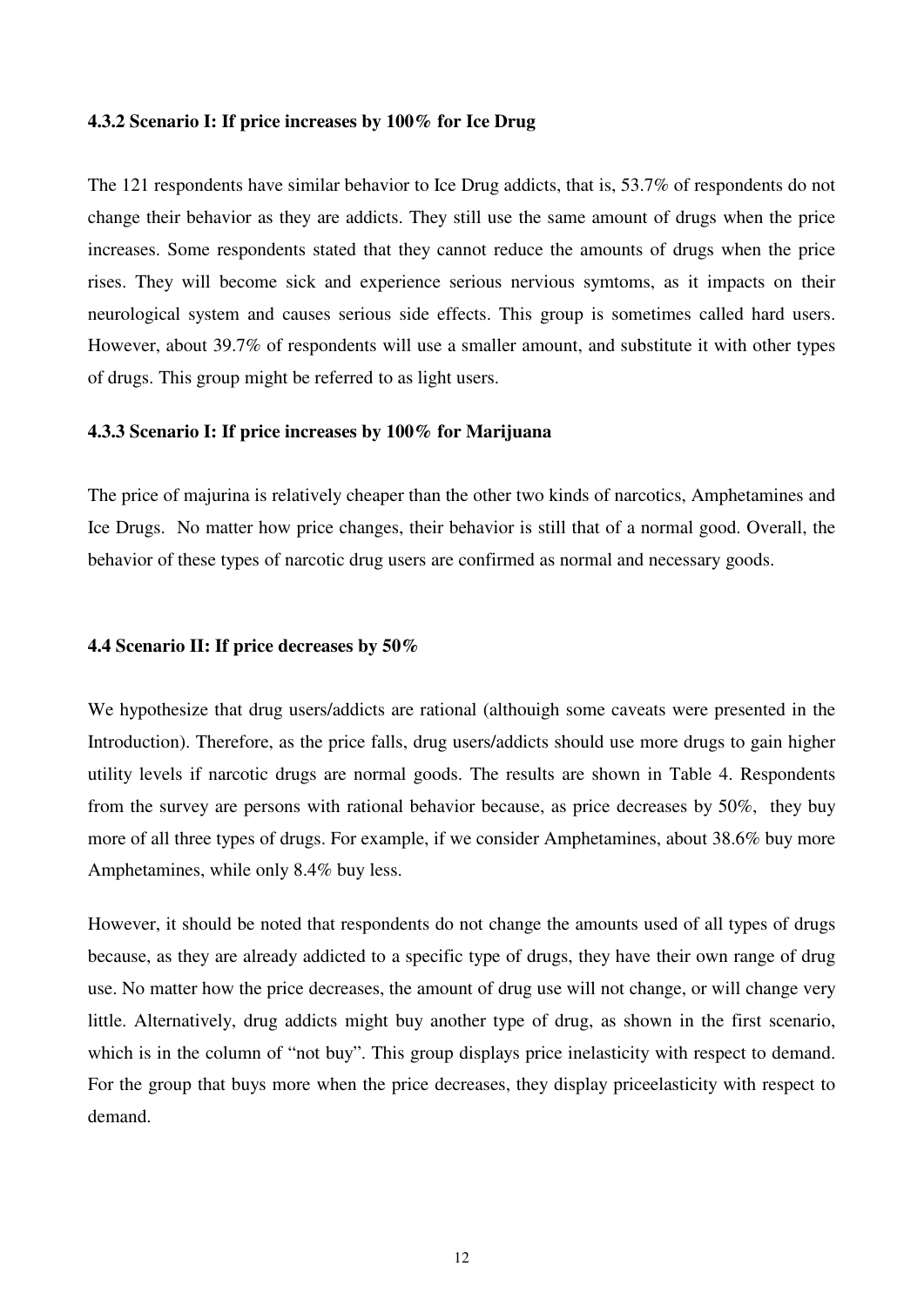## **5. Conclusion and Policy Implications**

The paper provided information on factors determining drug users/addicts. Four issues were discussed and proposed, as follows:

(1) **Develop an educational program**, as well as **launch public relations program** (PR) focusing on the harm of drug addiction among risk groups, which covers not only children, youth, and the poor living in slums, but also those studying at all levels in education, including those who are in the labor force and/or shown in target areas.

(2) **Reduce recidivism**. Schools, colleges, and universities should organize special projects for children to spend time together in detention on field trips to a Supermax Prison, as well as allowing children and youth to gain greater experiences from detained prisoners. This project will help children and youth to experience examples of punishment for drug offenses.

(3) Governments should **implement specific economic measures** aimed at increasing direct income transfer payments, particularly to groups of drug addicts who are desensitized and risky, such that they prefer receiving additional income for necessary expenses (such as food, medicine, and clothes) to buying drugs.

Such transfer payment programs for those with low income to stimulate economic growth would be considered as exceptional cases for those who have been shown to be drug users or addicts.

(4) **Analyse the difficulty** of a pedestrian/ purposive target group earning less than 20,000 baht per month (approximately 540 US dollars at the exchange rate of 37 baht per US\$ in 2014 survey) to be the target group of drug users/addicts. A clear identifying profile as to who is likely to be a drug user/addict should be considered for further analysis in all income groups?.

## **6. Recommendations for Further Research**

(1) The analysis of policy making for drug legalization/decriminalization for some selected types of drugs, Marijuana and Kratom is crucial, where Kratom is a tropical plant that can be found in common use as ingredients in some menus in the south of Thailand.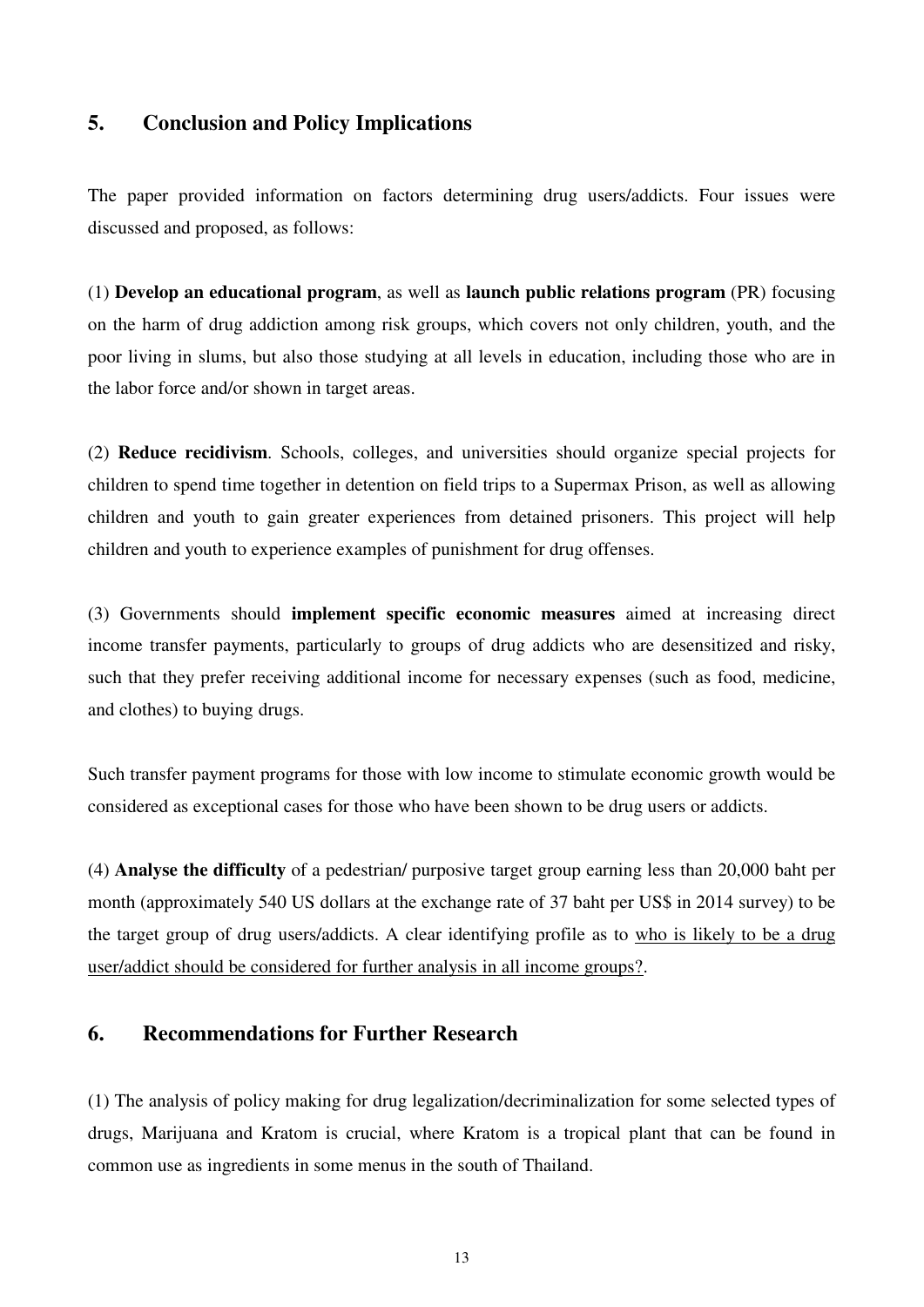(2) The examination of social measures to initiate and develop strong relationships among family members and society may become an effective way of reducing risk involvement of drug users/addicts.

(3) Guidelines for improving the performance of police to increase the probability of arrest of the target group, particularly of drug traffickers is important based on the believe that it is better to increase the severity of the punishment.

(4) Alternative ways of reducing recidivism by job opportunities that might be created by specific government sectors and the private sector can contribute significantly to reducing drug addition and trafficking.